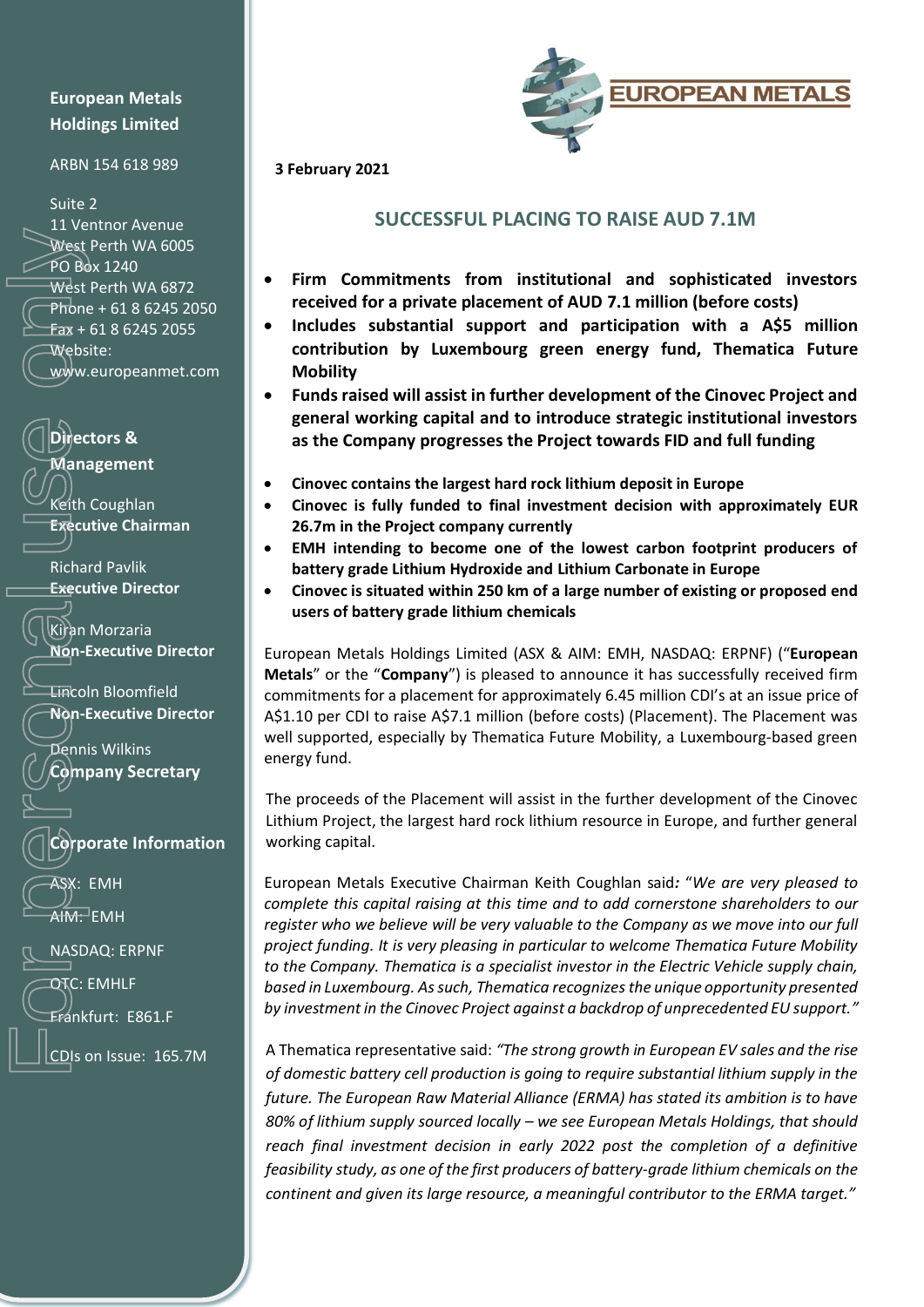

#### **About Thematica**

Thematica Future Mobility is a Luxembourg-based UCITS fund, with exposure to companies that are focused or will substantially benefit from the transition to clean and sustainable transportation and energy storage solutions. The fund invests in companies globally and across all market caps. For more information please go to www.thematicafunds.com

Under the Placement, the Company will issue 6,454,545 CDI's pursuant to the Company's existing placement capacity under ASX Listing Rule 7.1. The Placement pricing represents a 5% discount to the closing price of the Company's securities on ASX on 2 February 2021 of \$1.16 per share and a 1.8% premium to the 5-day VWAP of \$1.084 per share.

#### **This announcement has been approved for release by the Board.**

## **BACKGROUND INFORMATION ON CINOVEC**

#### **PROJECT OVERVIEW**

### **Cinovec Lithium/Tin Project ("Cinovec")**

Cinovec is the largest hard rock lithium deposit in Europe, the fourth largest non-brine deposit in the world and a globally significant tin resource and is fully funded through to Final Investment Decision.

Geomet s.r.o. is owned 49% by European Metals and 51% by CEZ a.s. through its wholly owned subsidiary, SDAS and controls the mineral exploration licenses awarded by the Czech State over Cinovec. Cinovec hosts a globally significant hard rock lithium deposit with a total Indicated Mineral Resource of 372.4Mt at 0.45% Li2O and 0.04% Sn and an Inferred Mineral Resource of 323.5Mt at 0.39% Li2O and 0.04% Sn containing a combined 7.22Mt Lithium Carbonate Equivalent and 263kt of tin. An initial Probable Ore Reserve of 34.5Mt at 0.65% Li<sub>2</sub>O and 0.09% Sn has been declared to cover the first 20 years of mining at an output of 22,500tpa of lithium carbonate or 25,267tpa of lithium hydroxide monohydrate.

As reported to the market 21 October 2016 ("Outstanding Lithium Recoveries at Coarse Grind") wet magnetic separation ("WMS") achieved a near pure lithium mica concentrate grading 2.85% Li<sub>2</sub>O with a lithium recovery of 92%. The zinnwaldite concentrate produced from Cinovec requires only roasting, compared to the calcination and roasting required of processing spodumene. The combined effect of not requiring calcination, energy intensification and use of natural gas is expected to considerably reduce greenhouse gas emissions of the Project when compared to existing spodumene projects.

The Preliminary Feasibility Study, conducted by specialist independent consultants, indicated a return post tax NPV of USD1.108B and an IRR of 28.8% and confirmed that the Cinovec Project is a potential low operating cost, producer of battery grade lithium hydroxide or battery grade lithium carbonate as markets demand. It confirmed the deposit is amenable to bulk underground mining. Metallurgical testwork has produced both battery grade lithium hydroxide and battery grade lithium carbonate in addition to high-grade tin concentrate at excellent recoveries. Cinovec is centrally located for European end-users and is well serviced by infrastructure, with a sealed road adjacent to the deposit, rail lines located 5 km north and 8 km south of the deposit and an active 22 kV transmission line running to the historic mine.

The economic viability of Cinovec has been further enhanced by the recent strong increase in demand for lithium and tin globally, and within Europe specifically.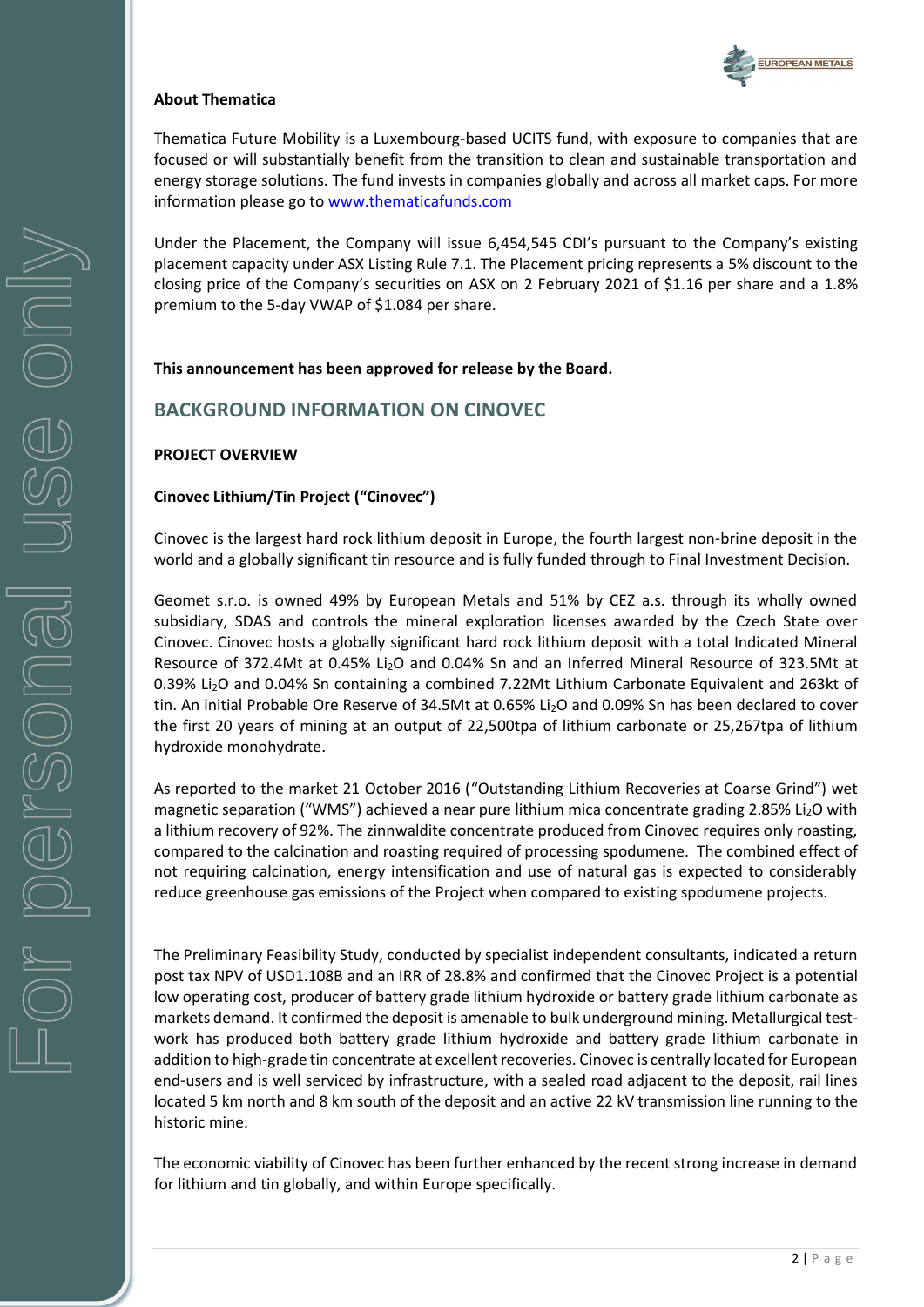

There are no other material changes to the original information and all the material assumptions continue to apply to the forecasts.

# **BACKGROUND INFORMATION ON CEZ**

CEZ a.s. is an established, integrated energy group with operations in a number of Central and Southeastern European countries and Turkey. CEZ's core business is the generation, distribution, trade in, and sales of electricity and heat, trade in and sales of natural gas, and coal extraction. CEZ Group has 33,000 employees and annual revenue of approximately EUR 7.24 billion.

The largest shareholder of its parent company, CEZ a.s., is the Czech Republic with a holding of approximately 70%. The shares of CEZ a.s. are traded on the Prague and Warsaw stock exchanges and included in the PX and WIG-CEE exchange indices. CEZ's market capitalization is approximately EUR 10.08 billion.

As one of the leading Central European power companies, CEZ is involved in several projects in areas of energy storage and battery manufacturing in the Czech Republic and in Central Europe.

CEZ is also a market leader for E-mobility in the region and has installed and operates a network of EV charging stations throughout Czech Republic. The automotive industry in Czech is a significant contributor to GDP and the number of EV's in the country and Europe is expected to grow significantly in coming years.

## **CONTACT**

For further information on this update or the Company generally, please visit our website at www.europeanmet.com or see full contact details at the end of this release.

### **COMPETENT PERSON**

Information in this release that relates to exploration results is based on information compiled by Dr Pavel Reichl. Dr Reichl is a Certified Professional Geologist (certified by the American Institute of Professional Geologists), a member of the American Institute of Professional Geologists, a Fellow of the Society of Economic Geologists and is a Competent Person as defined in the 2012 edition of the Australasian Code for Reporting of Exploration Results, Mineral Resources and Ore Reserves and a Qualified Person for the purposes of the AIM Guidance Note on Mining and Oil & Gas Companies dated June 2009. Dr Reichl consents to the inclusion in the release of the matters based on his information in the form and context in which it appears. Dr Reichl holds CDIs in European Metals.

The information in this release that relates to Mineral Resources and Exploration Targets has been compiled by Mr Lynn Widenbar. Mr Widenbar, who is a Member of the Australasian Institute of Mining and Metallurgy, is a full-time employee of Widenbar and Associates and produced the estimate based on data and geological information supplied by European Metals. Mr Widenbar has sufficient experience that is relevant to the style of mineralisation and type of deposit under consideration and to the activity that he is undertaking to qualify as a Competent Person as defined in the JORC Code 2012 Edition of the Australasian Code for Reporting of Exploration Results, Minerals Resources and Ore Reserves. Mr Widenbar consents to the inclusion in this report of the matters based on his information in the form and context that the information appears.

### **CAUTION REGARDING FORWARD LOOKING STATEMENTS**

Information included in this release constitutes forward-looking statements. Often, but not always, forward looking statements can generally be identified by the use of forward looking words such as "may", "will", "expect", "intend", "plan", "estimate", "anticipate", "continue", and "guidance", or other similar words and may include, without limitation, statements regarding plans, strategies and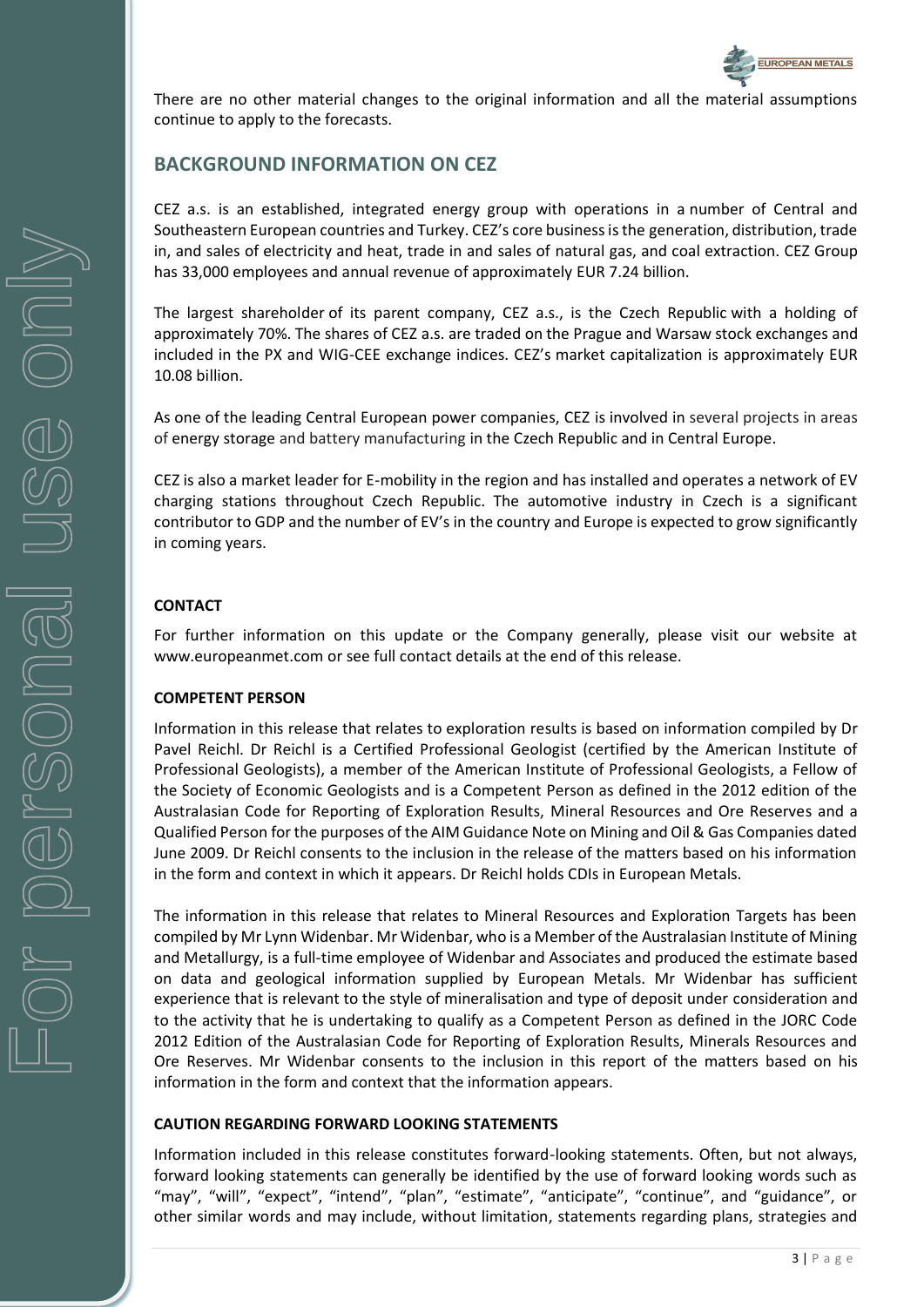

objectives of management, anticipated production or construction commencement dates and expected costs or production outputs.

Forward looking statements inherently involve known and unknown risks, uncertainties and other factors that may cause the company's actual results, performance and achievements to differ materially from any future results, performance or achievements. Relevant factors may include, but are not limited to, changes in commodity prices, foreign exchange fluctuations and general economic conditions, increased costs and demand for production inputs, the speculative nature of exploration and project development, including the risks of obtaining necessary licences and permits and diminishing quantities or grades of reserves, political and social risks, changes to the regulatory framework within which the company operates or may in the future operate, environmental conditions including extreme weather conditions, recruitment and retention of personnel, industrial relations issues and litigation.

Forward looking statements are based on the company and its management's good faith assumptions relating to the financial, market, regulatory and other relevant environments that will exist and affect the company's business and operations in the future. The company does not give any assurance that the assumptions on which forward looking statements are based will prove to be correct, or that the company's business or operations will not be affected in any material manner by these or other factors not foreseen or foreseeable by the company or management or beyond the company's control.

Although the company attempts and has attempted to identify factors that would cause actual actions, events or results to differ materially from those disclosed in forward looking statements, there may be other factors that could cause actual results, performance, achievements or events not to be as anticipated, estimated or intended, and many events are beyond the reasonable control of the company. Accordingly, readers are cautioned not to place undue reliance on forward looking statements. Forward looking statements in these materials speak only at the date of issue. Subject to any continuing obligations under applicable law or any relevant stock exchange listing rules, in providing this information the company does not undertake any obligation to publicly update or revise any of the forward looking statements or to advise of any change in events, conditions or circumstances on which any such statement is based.

### **LITHIUM CLASSIFICATION AND CONVERSION FACTORS**

Lithium grades are normally presented in percentages or parts per million (ppm). Grades of deposits are also expressed as lithium compounds in percentages, for example as a percent lithium oxide (Li<sub>2</sub>O) content or percent lithium carbonate (Li<sub>2</sub>CO<sub>3</sub>) content.

Lithium carbonate equivalent ("**LCE**") is the industry standard terminology for, and is equivalent to, Li**2**CO**3**. Use of LCE is to provide data comparable with industry reports and is the total equivalent amount of lithium carbonate, assuming the lithium content in the deposit is converted to lithium carbonate, using the conversion rates in the table included below to get an equivalent Li<sub>2</sub>CO<sub>3</sub> value in percent. Use of LCE assumes 100% recovery and no process losses in the extraction of Li<sub>2</sub>CO<sub>3</sub> from the deposit.

Lithium resources and reserves are usually presented in tonnes of LCE or Li.

The standard conversion factors are set out in the table below:

#### **Table: Conversion Factors for Lithium Compounds and Minerals**

| <b>Convert from</b> |                     |       |       |       | Convert to Li Convert to Li <sub>2</sub> O Convert to Li <sub>2</sub> CO <sub>3</sub> Convert to LiOH.H <sub>2</sub> O |
|---------------------|---------------------|-------|-------|-------|------------------------------------------------------------------------------------------------------------------------|
| Lithium             |                     | 1.000 | 2.153 | 5.325 | 6.048                                                                                                                  |
| Lithium Oxide       | Li <sub>2</sub> O   | 0.464 | 1.000 | 2.473 | 2.809                                                                                                                  |
| Lithium Carbonate   | Li <sub>2</sub> CO3 | 0.188 | 0.404 | 1.000 | 1.136                                                                                                                  |